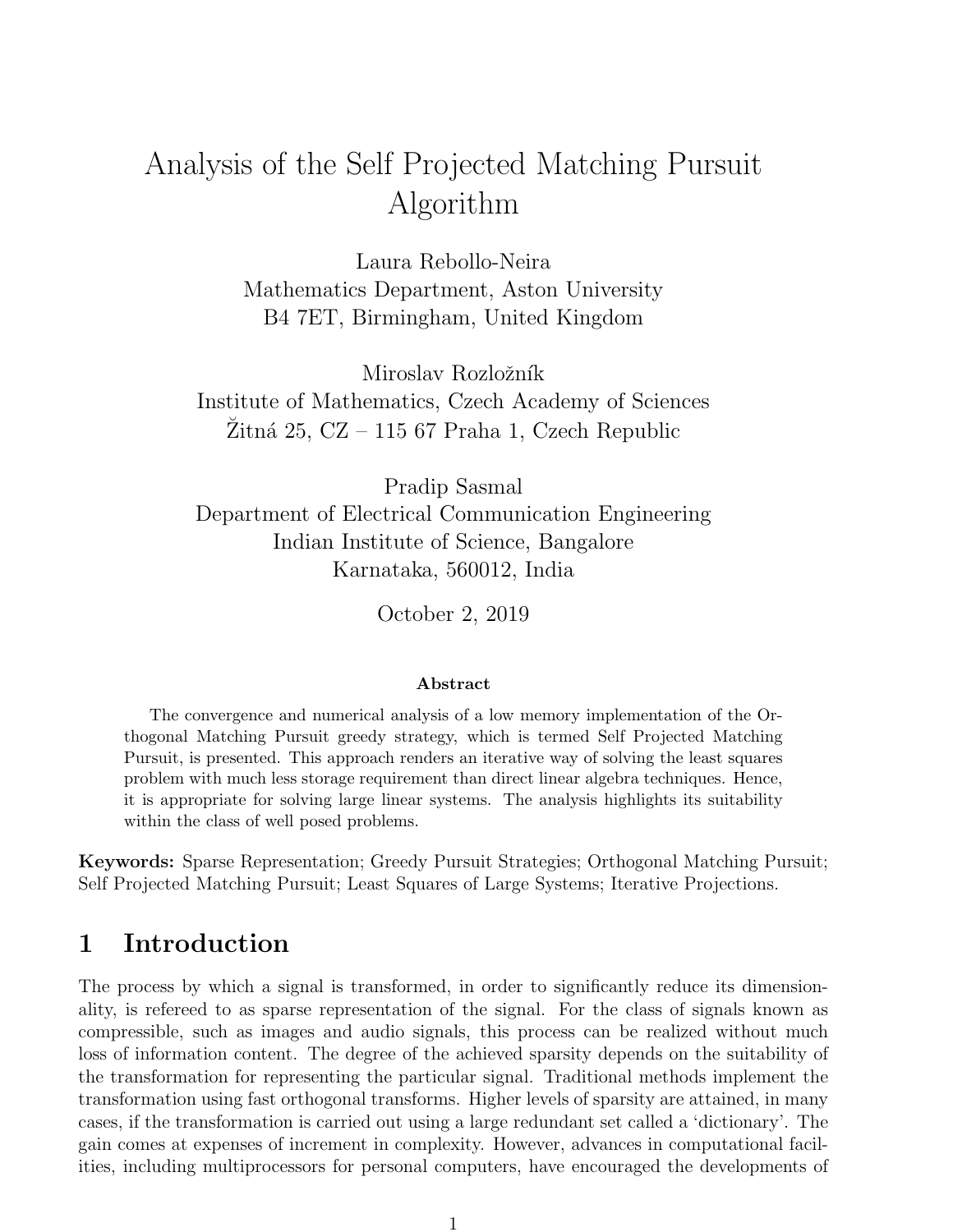techniques for signal representation using dictionaries. For the most part these techniques comprise strategies based on minimization of the  $l_1$ -norm [1–3] and the so-called greedy strategies. The latter consist in adaptively constructing a signal representation as a linear superposition of elements taken from the dictionary. In this contribution we focus on the analysis of a low memory implementation of a particular method within this category.

Greedy strategies have been the subject of extensive research in the last two decades [4–16] and currently support diverse applications [17–19]. The simplest, yet very effective greedy algorithm for the sparse representation of large signals, was introduced to the signal processing community in [4] with the name of Matching Pursuit (MP). It had previously appeared as a regression technique in statistics [20, 21], where the convergence property was established. While MP converges asymptotically to a signal in the linear span of the dictionary, or to its orthogonal projection if the signal is out of that space, the approach is not stepwise optimal because it does not yield an orthogonal projection at each step. Consequently, in addition to failing to minimize the norm of the approximation error at each step, it may select linearly dependent elements. As illustrated in [22], this feature significantly compromises sparsity in some cases.

A refinement to MP, which does yield an orthogonal projection at each iteration, is refereed to as Orthogonal Matching Pursuit (OMP) [5]. If implemented by direct methods, the OMP approach is very effective up to some dimensionality. When processing large signals, however, the storage requirements of the implementation by direct methods frequently exceed the memory capacity of a personal computer used for research purposes. An alternative implementation of OMP, which requires much less memory than standard implementations is considered in [22]. The approach is termed Self Projected Matching Pursuit (SPMP), because it produces the orthogonal projection of the signal, at each iteration, by applying MP using a sub-dictionary consisting only of the already selected elements. A convenient feature of SPMP when applied in 2D (SPMP2D) [22, 23] and 3D (SPMP3D) [24] is that it fully exploits the separability of dictionaries. Nevertheless, until now the method had not been analyzed. Hence, this work focusses on the convergence and numerical analysis of the SPMP approach.

The paper is organized as follows: Sec. 2 recalls the SPMP algorithm, proves the power law for the convergence rate of the self projection step and develops its numerical analysis. In Sec. 3 the applicability of the method is extended by dedicating the algorithm to the approximation of non stationary signals by partitioning. The final conclusions are presented in Sec. 4.

### 2 Self Projected Matching Pursuit (SPMP)

Before reviewing the general SPMP technique let's define some basic notation: R and N represent the sets of real and natural numbers, respectively. Boldface fonts are used to indicate Euclidean vectors or matrices and standard mathematical fonts to indicate components, e.g.,  $\mathbf{d} \in \mathbb{R}^N$  is a vector of N-components  $d(i) \in \mathbb{R}, i = 1, \ldots, N$  and  $\mathbf{A} \in \mathbb{R}^{N_x \times N_y}$  a matrix of elements  $A(i, j) \in \mathbb{R}$ ,  $i = 1, \ldots, N_x$ ,  $j = 1, \ldots, N_y$ . The transpose of **A** is denoted as  $\mathbf{A}^{\top}$ . The operation  $\langle \cdot, \cdot \rangle$  indicates the Euclidean inner product and  $\| \cdot \|$  the induced norm, i.e.  $\|\mathbf{d}\|^2 = \langle \mathbf{d}, \mathbf{d} \rangle$ , with the usual inner product definition: For  $\mathbf{g} \in \mathbb{R}^N$  and  $\mathbf{f} \in \mathbb{R}^N$ 

$$
\langle \mathbf{f}, \mathbf{g} \rangle = \sum_{i=1}^{N} f(i)g(i). \tag{1}
$$

Let's consider a finite set D of M of normalized vectors  $D = \{d_n \in \mathbb{R}^N; ||d_n|| = 1\}_{n=1}^M$  and let's define  $\mathbb{S}_M = \text{span}(\mathcal{D})$ , which could be  $\mathbb{R}^N$ . For  $M > \dim(\mathbb{S}_M)$  the set  $\mathcal{D}$  is called a *dictionary*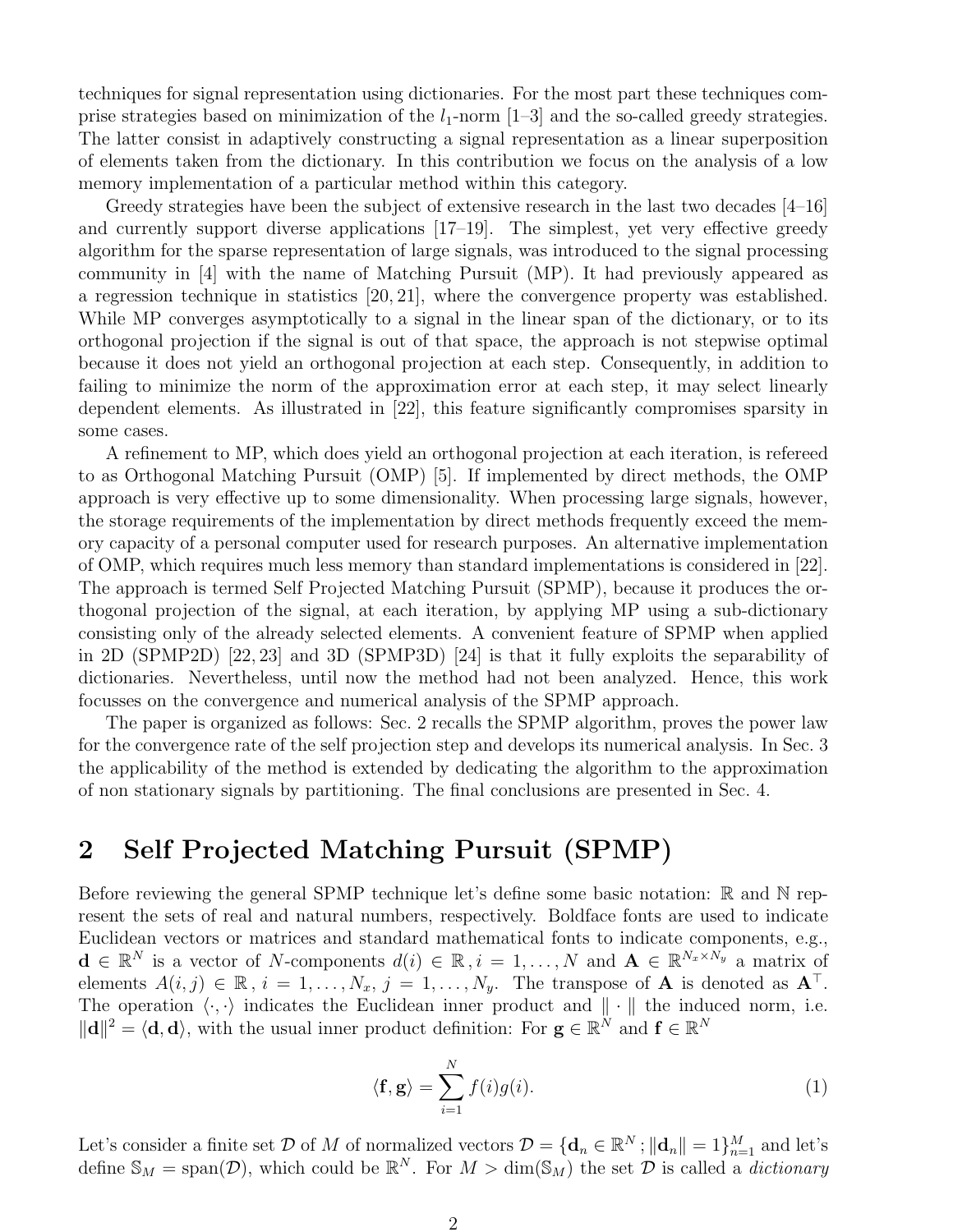and the elements are called *atoms*. Given a signal, as a vector  $f \in \mathbb{R}^N$ , the k-term *atomic* decomposition for its approximation takes the form

$$
\mathbf{f}^k = \sum_{j=1}^k c(j) \mathbf{d}_{\ell_j}.
$$
 (2)

The problem of how to select from D the smallest number of k atoms  $\mathbf{d}_{\ell_j}$ ,  $j = 1 \ldots, k$ , such that  $\|\mathbf{f}^k - \mathbf{f}\| < \rho$ , for a given tolerance parameter  $\rho$ , is an NP-hard problem [6]. In practical applications one looks for 'tractable sparse' solutions. This is to say a representation involving a number of  $k$ -terms, with  $k$  acceptably small in relation to  $N$ . The simplest approach to tackle this problem is MP. It evolves by successive approximations as follows [4]: Setting  $k = 0$  and starting with an initial approximation  $f^0 = 0$  and residual  $r^0 = f$ , the algorithm progresses by sub-decomposing the k-th order residual in the form

$$
\mathbf{r}^{k} = \left\langle \mathbf{d}_{\ell_{k+1}}, \mathbf{r}^{k} \right\rangle \mathbf{d}_{\ell_{k+1}} + \mathbf{r}^{k+1},\tag{3}
$$

with the atom  $\mathbf{d}_{\ell_{k+1}}$  corresponding to the index selected as

$$
\ell_{k+1} = \underset{n=1,\dots,M}{\arg \max} |\langle \mathbf{d}_n, \mathbf{r}^k \rangle|. \tag{4}
$$

This atom is used to update the approximation  $f^k$  as

$$
\mathbf{f}^{k+1} = \mathbf{f}^k + \langle \mathbf{d}_{\ell_{k+1}}, \mathbf{r}^k \rangle \mathbf{d}_{\ell_{k+1}}.
$$
 (5)

From (3) it follows that  $\|\mathbf{r}^{k+1}\| \leq \|\mathbf{r}^{k}\|$ , since

$$
\|\mathbf{r}^{k}\|^{2} = |\langle \mathbf{d}_{\ell_{k+1}}, \mathbf{r}^{k} \rangle|^{2} + \|\mathbf{r}^{k+1}\|^{2}.
$$
 (6)

**Lemma 1.** In the limit  $k \to \infty$ , the sequence  $f^k$  given in (5) converges to f, if  $f \in S_M$ , or to  $\hat{\mathbf{P}}_{\mathbb{S}_M} \mathbf{f}$ , the orthogonal projection of  $\mathbf{f}$  onto  $\mathbb{S}_M$ , if  $\mathbf{f} \notin \mathbb{S}_M$ .

This lemma is just a particular case of the well established and more general convergence results for MP [4, 8, 21]. However, for pedagogical reasons, due to its crucial importance for this work, we present here a particular proof holding only for finite dimension spaces which, for this reason, is very simple.

*Proof.* We notice, from (6), that  $\|\mathbf{r}^k\|^2$  is a decreasing sequence which, since  $\|\mathbf{r}^k\|^2 \geq 0$  for all k, is bounded. It is a classic result of analysis that a decreasing and bounded sequence converges to the infimum [28], i.e.,  $\lim_{k\to\infty} ||\mathbf{r}^k||^2 = b$ . We prove next that  $b = 0$ . Since

$$
\|\mathbf{r}^{k+1}\|^2 = \|\mathbf{r}^k\|^2 - |\langle \mathbf{d}_{\ell_{k+1}}, \mathbf{r}^k \rangle|^2,
$$

taking  $\lim_{k\to\infty}$  of both sizes, we have:

$$
b^2 = b^2 - \lim_{k \to \infty} |\langle \mathbf{d}_{\ell_{k+1}}, \mathbf{r}^k \rangle|^2.
$$

Thus,  $\lim_{k\to\infty} |\langle \mathbf{d}_{\ell_{k+1}}, \mathbf{r}^k \rangle| = 0$ , which using (4) implies  $\lim_{k\to\infty} |\langle \mathbf{d}_n, \mathbf{r}^k \rangle| = 0$ ,  $n = 1, ..., M$ . Consequently, either  $\lim_{k\to\infty} \mathbf{r}^k = 0$  or, if the dictionary is incomplete,  $\lim_{k\to\infty} \mathbf{r}^k$  is orthogonal to all the elements in  $D$ . This result is readily obtainable here, because of the finite dimension framework. Indeed, in finite dimension the existence of a reciprocal dictionary  $\tilde{\mathcal{D}} = \{\tilde{\mathbf{d}}_n \in \mathbb{R}^N\}_{n=1}^M$  spanning the same space as  $\mathcal{D}$  is guaranteed [26, 27]. Hence, even if due to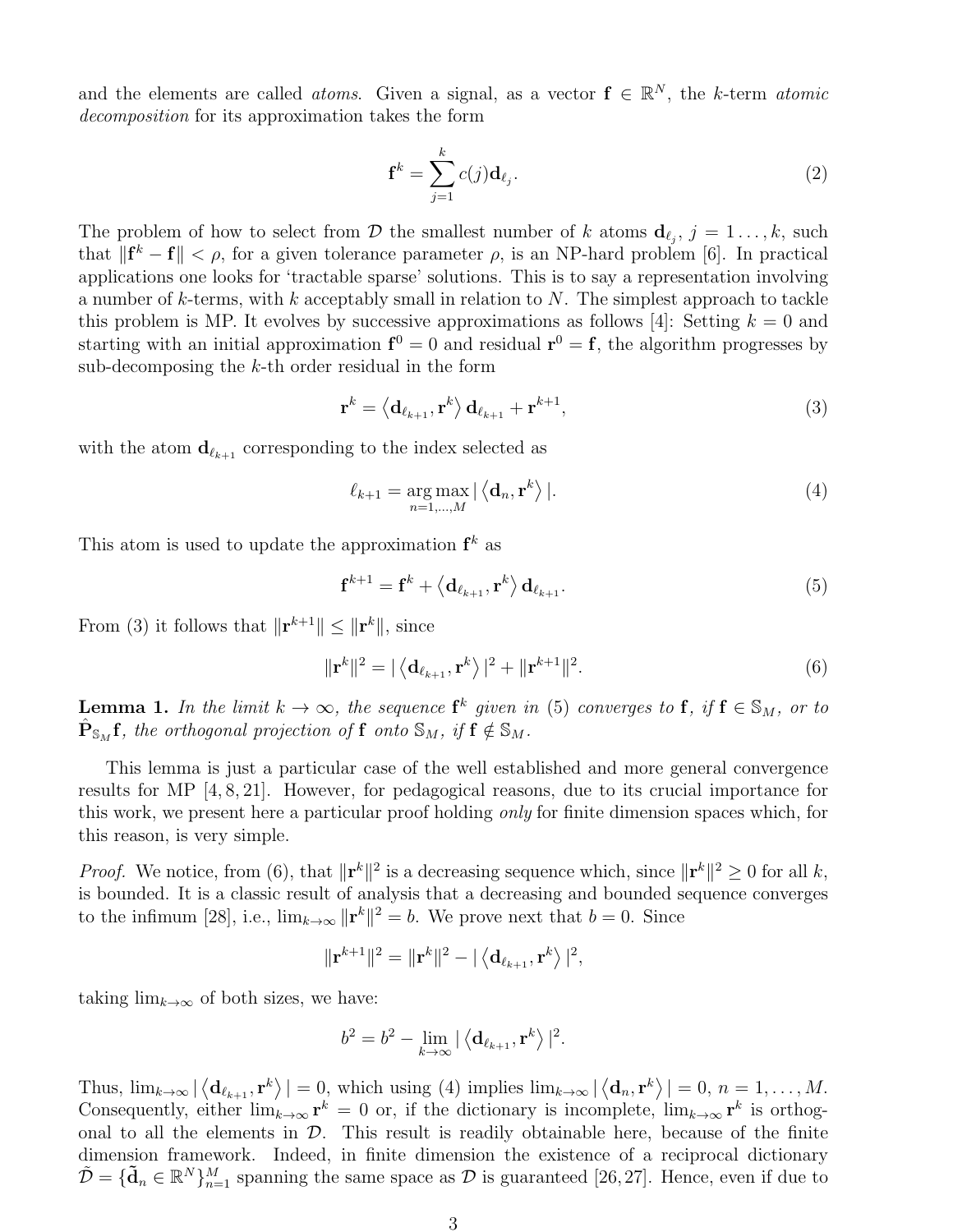the redundancy of D the decomposition is not unique, all  $\mathbf{g} \in \mathbb{S}_M = \text{span}(\mathcal{D}) = \text{span}(\tilde{\mathcal{D}})$  can be decomposed in the form

$$
\mathbf{g} = \sum_{n=1}^M \mathbf{d}_n \left\langle \tilde{\mathbf{d}}_n, \mathbf{g} \right\rangle = \sum_{n=1}^M \tilde{\mathbf{d}}_n \left\langle \mathbf{d}_n, \mathbf{g} \right\rangle.
$$

Furthermore, every vector in  $\mathbb{R}^N$ , and in particular  $\mathbf{r}^k$ , can be split as  $\mathbf{r}^k = \hat{\mathbf{P}}_{\mathbb{S}_M}\mathbf{r}^k + \hat{\mathbf{P}}_{\mathbb{S}_M^\perp}\mathbf{r}^k$ , where  $\hat{P}_{\mathbb{S}_M}$   $\mathbf{r}^k$  is the orthogonal projection onto  $\mathbb{S}_M$  and  $\hat{P}_{\mathbb{S}_M^\perp}$   $\mathbf{r}^k$  is the orthogonal projection onto the subspace  $\mathbb{S}_M^{\perp}$ , which is the orthogonal complement of  $\mathbb{S}_M$  in  $\mathbb{R}^N$ . From the relation

$$
\hat{\mathbf{P}}_{\mathbb{S}_M}\mathbf{r}^k = \sum_{n=1}^M \mathbf{d}_n \left\langle \tilde{\mathbf{d}}_n, \mathbf{r}^k \right\rangle = \sum_{n=1}^M \tilde{\mathbf{d}}_n \left\langle \mathbf{d}_n, \mathbf{r}^k \right\rangle,
$$

and because it involves a *finite* sum, we conclude that  $\lim_{k\to\infty} |\langle \mathbf{d}_n, \mathbf{r}^k \rangle| = 0, n = 1, ..., M \implies$  $\lim_{k\to\infty} \hat{\mathbf{P}}_{\mathbb{S}_M} \mathbf{r}^k = 0$ . Then, either  $\lim_{k\to\infty} \mathbf{r}^k = 0$  or  $\lim_{k\to\infty} \mathbf{r}^k \in \mathbb{S}_M^{\perp}$ . Consequently, since  $\mathbf{f}^k = \mathbf{f} - \mathbf{r}^k \in \mathbb{S}_M$ , it follows that  $\lim_{k \to \infty} \mathbf{f}^k = \hat{\mathbf{P}}_{\mathbb{S}_M} \mathbf{f}$ .

### 2.1 Adding Self Projections

The obvious way of improving the MP algorithm is to calculate the coefficients in (2) so as to minimize the norm of the residual error  $\|\mathbf{f} - \mathbf{f}^k\|$  for every value of k. In other words, to require that, at each iteration, the coefficients in (2) should fulfill the condition  $f^k = \hat{P}_{\mathbb{S}_k} f$ , where  $\mathbb{S}_k = \text{span} \{\mathbf{d}_{\ell_j}\}_{j=1}^k$ . Hence the name, OMP, of the approach achieving this. When the dimension of the problem is such that memory requirement is not an issue, a number of convenient direct linear algebra methods for performing the projection  $\hat{P}_{s_k}f$  are available [29–31]. However, it is the need of calculating orthogonal projections with much less storage demands than direct methods what originated the SPMP approach described below.

SPMP relays on Lemma 1 to realize the orthogonal projection step and produces an alternative iterative implementation of the OMP approach. Given a signal f, a tolerance error  $\rho$ for the approximation, and a dictionary  $D$ , the SPMP algorithm proceeds as follows [22]: Set  $\mathcal{L}_0 = \{\emptyset\}, \mathbf{f}^0 = 0$  and  $\mathbf{r}^0 = \mathbf{f}$ . Starting from  $k = 0$ , at each iteration implement the steps below.

i) While  $\|\mathbf{r}^k\| > \rho$  increment  $k \leftarrow k+1$  and apply the MP criterion for selecting from  $\mathcal{D}$  the atom  $\mathbf{d}_{\ell_k}$  to be placed in the atomic decomposition i.e., select  $\ell_k$  such that

$$
\ell_k = \underset{n=1,\dots,M}{\arg \max} |\langle \mathbf{d}_n, \mathbf{r}^{k-1} \rangle|. \tag{7}
$$

Update the set  $\mathcal{L}_k = \mathcal{L}_{k-1} \cup \ell_k$ . Compute  $c(k) = \langle \mathbf{d}_{\ell_k}, \mathbf{r}^{k-1} \rangle$ , update the approximation of **f** as  $f^k = f^{k-1} + c(k)d_{\ell_k}$ , and evaluate the new residual  $r^k = f - f^k$ .

- ii) Realize the orthogonal projection by subtracting from  $\mathbf{r}^k$  the component in  $\mathbb{S}_k = \text{span}\{\mathbf{d}_{\ell_i}\}_{i=1}^k$ , via the MP algorithm, as follows. Let  $\epsilon$  be a given tolerance for the projection error. Set  $j = 1$ ,  $\mathbf{r}^{k,0} = \mathbf{r}^k$  and at iteration j implement the steps below:
	- (a) Choose, out of the set  $\mathcal{L}_k$ , the index  $l_j$  such that

$$
l_j = \underset{i=1,\dots,k}{\arg \max} \left| \left\langle \mathbf{d}_{\ell_i}, \mathbf{r}^{k,j-1} \right\rangle \right|.
$$

If  $\left|\langle \mathbf{d}_{l_j}, \mathbf{r}^{k,j-1} \rangle \right| \leq \epsilon$  set  $\mathbf{r}^k \leftarrow \mathbf{r}^{k,j-1}$  and return to i). Otherwise continue with steps (b) and (c) as follows.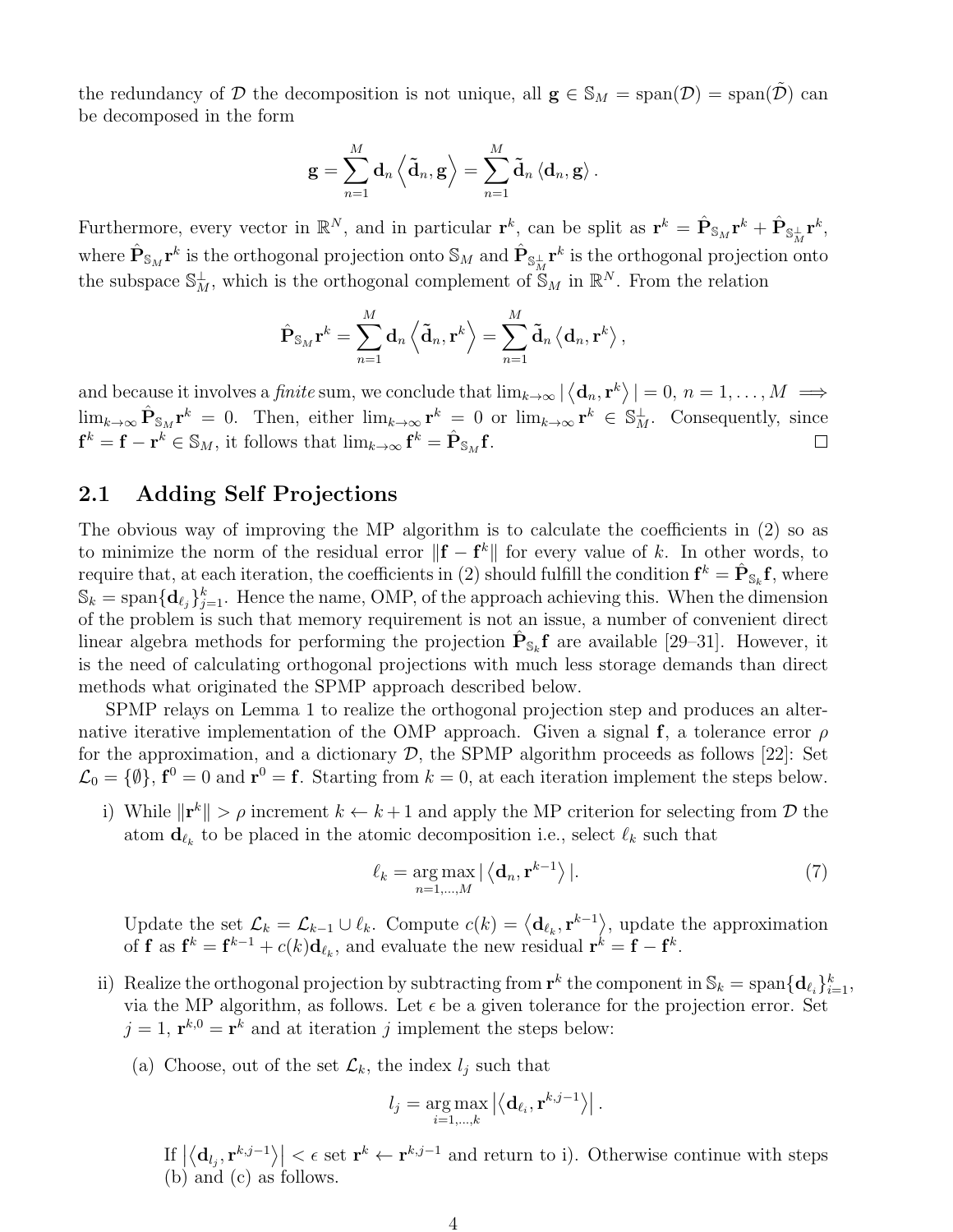(b) Use  $\langle \mathbf{d}_{l_j}, \mathbf{r}^{k,j-1} \rangle$  to update the coefficient  $c(l_j)$ , the approximation  $\mathbf{f}^k$ , and the residual, as

$$
c(l_j) \leftarrow c(l_j) + \left\langle \mathbf{d}_{l_j}, \mathbf{r}^{k,j-1} \right\rangle, \n\mathbf{f}^k \leftarrow \mathbf{f}^k + \left\langle \mathbf{d}_{l_j}, \mathbf{r}^{k,j-1} \right\rangle \mathbf{d}_{l_j}, \n\mathbf{r}^{k,j} = \mathbf{r}^{k,j-1} - \left\langle \mathbf{d}_{l_j}, \mathbf{r}^{k,j-1} \right\rangle \mathbf{d}_{l_j}
$$

.

(c) Increment  $j \leftarrow j + 1$  and repeat steps  $(a) \rightarrow (c)$  until the stopping criterion is met.

As proved in Lemma 1, by means of the self-projections implemented by steps  $(a) - (c)$ , at each iteration k the SPMP algorithm asymptotically delivers an approximation  $f^k = \hat{P}_{\mathbb{S}_k} f$  with residual  $\mathbf{r}^k = \mathbf{f} - \hat{\mathbf{P}}_{\mathbb{S}_k} \mathbf{f}$ . The next Lemma stresses the fact that, as a consequence, the SPMP algorithm selects only linearly independent atoms.

**Lemma 2.** If the atoms  $\mathbf{d}_{\ell_i}$ ,  $i = 1, \ldots, k$  are selected by criterion (7), and the residual  $\mathbf{r}^k$  is refined by self projections at each iteration, the selected atoms constitutes a linearly independent set.

*Proof.* For  $k = 1$  the lemma is triviality true. Assuming that it is true for the first k atoms we prove that it is true for  $k + 1$  atoms.

Suppose, on the contrary, that  $|\langle \mathbf{d}_{\ell_{k+1}}, \mathbf{r}^k \rangle| > 0$  and  $\mathbf{d}_{\ell_{k+1}} = \sum_{i=1}^k a_i \mathbf{d}_{\ell_i}$ , where  $a_i, i =$  $1, \ldots, k$  are numbers such that  $\sum_{i=1}^{k} |a_i|^2 > 0$ . Since at the iteration k the SPMP algorithm asymptotically gives a residual that satisfies  $\mathbf{r}^k = \mathbf{f} - \hat{\mathbf{P}}_{\mathbb{S}_k} \mathbf{f}$  we have:

$$
\langle \mathbf{d}_{\ell_{k+1}}, \mathbf{r}^k \rangle = \left\langle \sum_{i=1}^k a_i \mathbf{d}_{\ell_i}, \mathbf{f} - \hat{\mathbf{P}}_{\mathbb{S}_k} \mathbf{f} \right\rangle = 0,
$$

which contradicts the assumption that  $|\langle \mathbf{d}_{\ell_{k+1}}, \mathbf{r}^k \rangle| > 0$ . It is concluded then that  $\mathbf{d}_{\ell_{k+1}}$  cannot be expressed as a linear combination of the previously selected atoms.

#### 2.2 Convergence rate of the self projection steps

We start by recalling some properties of symmetric matrices, which will be used for the analysis. Let the atoms  $\mathbf{d}_{\ell_i}$ ,  $i = 1, \ldots, k$  be the columns of the matrix  $\mathbf{S}_k$ . Since the atoms are linearly independent, the symmetric matrix  $\mathbf{H}_k = \mathbf{S}_k \mathbf{S}_k^{\top}$  has k nonzero eigenvalues, which are also the k eigenvalues of the Gram matrix  $G_k = S_k^{\top} S_k$ . In terms of the corresponding eigenvectors  $H_k$ can be expressed as

$$
\mathbf{H}_k = \mathbf{U}_k \mathbf{\Lambda}_k \mathbf{U}_k^\top,\tag{8}
$$

where  $\Lambda_k$  is a diagonal matrix, containing in the diagonal its eigenvalues  $\lambda_i^k > 0$ ,  $i = 1, ..., k$ in descending order. Since all the atoms are normalized, it holds that

$$
\operatorname{Trace}(\mathbf{H}_k) = \sum_{i=1}^k \lambda_i^k = k.
$$

This relation implies that  $k\lambda_k^k \leq k \leq k\lambda_1^k$ , which ensures that  $\lambda_k^k \leq 1$ . The columns of matrix  $\mathbf{U}_k$  are the normalized eigenvectors of  $\mathbf{H}_k$  corresponding to the eigenvalues  $\lambda_i^k > 0$ ,  $i = 1, \ldots, k$ . Since  $\mathbf{H}_k$  is symmetric these eigenvectors constitute an orthonormal basis for  $\mathbb{S}_k = \text{Range}(\mathbf{S}_k)$ . Accordingly, the orthogonal projector  $\hat{P}_{\mathbb{S}_k}$  admits a representation of the form:

$$
\hat{\mathbf{P}}_{\mathbb{S}_k} = \mathbf{U}_k \mathbf{U}_k^\top. \tag{9}
$$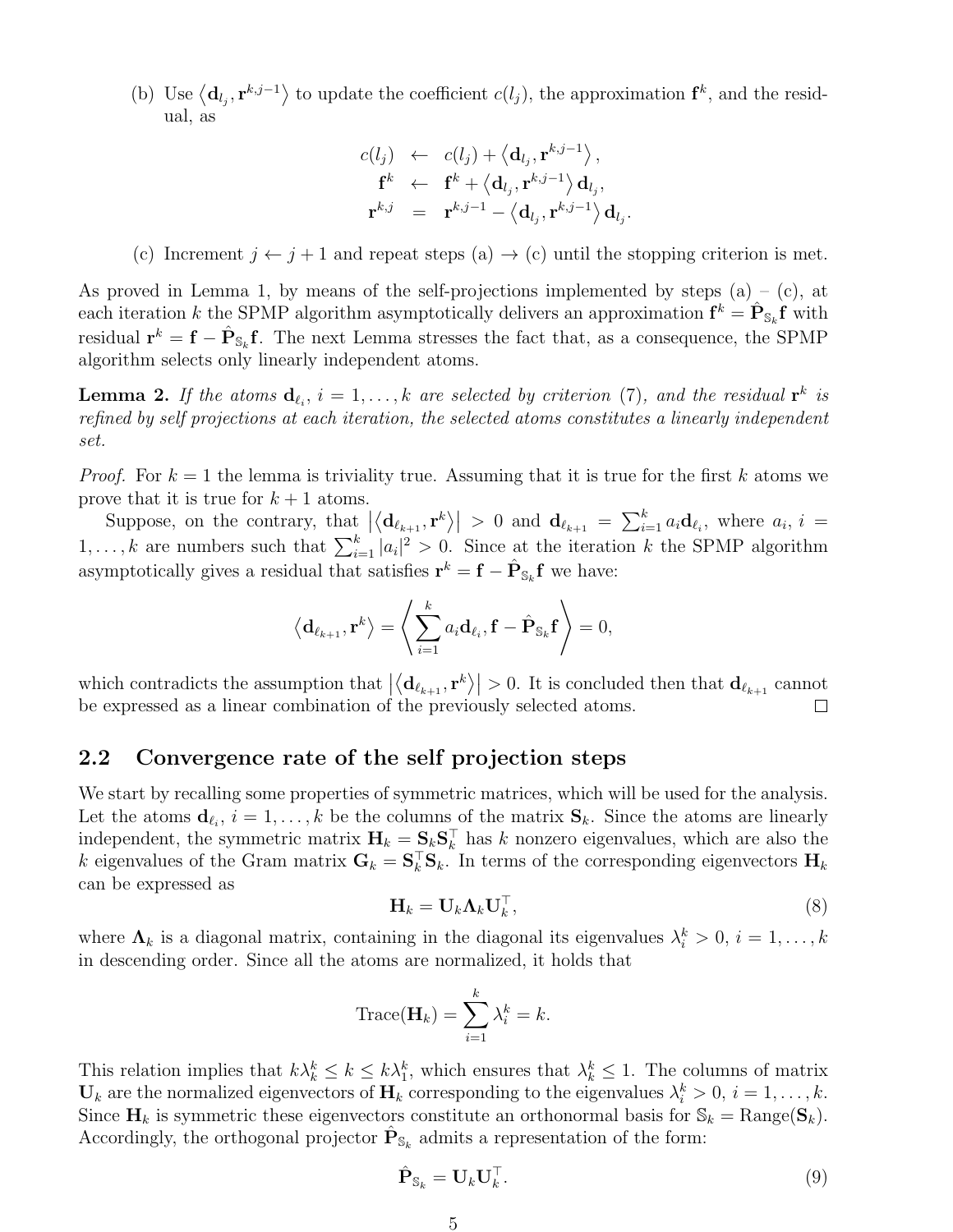Then, the following inequality arises from (8) and (9),

$$
\|\mathbf{S}_k^{\top}\mathbf{g}\|^2 = \left\langle \mathbf{g}, \mathbf{S}_k \mathbf{S}_k^{\top} \mathbf{g} \right\rangle \ge \lambda_k^k \|\hat{\mathbf{P}}_{\mathbb{S}_k} \mathbf{g}\|^2, \quad \forall \mathbf{g} \in \mathbb{R}^N. \tag{10}
$$

This inequality will be used for the analysis of the convergence rate of the self-projection step. Let's recall that such a step operates by setting  $\mathbf{r}^{k,0} = \mathbf{r}^k$  and at the j-th iteration decomposing the residual  $\mathbf{r}^{k,j}$  as

$$
\mathbf{r}^{k,j} = \mathbf{r}^{k,j-1} - \langle \mathbf{d}_{l_j}, \mathbf{r}^{k,j-1} \rangle \mathbf{d}_{l_j},\tag{11}
$$

where

$$
l_j = \underset{i=1,\dots,k}{\arg \max} |\left\langle \mathbf{d}_{\ell_i}, \mathbf{r}^{k,j-1} \right\rangle|. \tag{12}
$$

Since  $\hat{\mathbf{P}}_{\mathbb{S}_k} \mathbf{d}_{l_j} = \mathbf{d}_{l_j}$ , applying the operator  $\hat{\mathbf{P}}_{\mathbb{S}_k}$  on both sides of (11) we have,

$$
\hat{\mathbf{P}}_{\mathbb{S}_k} \mathbf{r}^{k,j} = \hat{\mathbf{P}}_{\mathbb{S}_k} \mathbf{r}^{k,j-1} - \left\langle \mathbf{d}_{l_j}, \mathbf{r}^{k,j-1} \right\rangle \mathbf{d}_{l_j},
$$

and consequently

$$
\|\hat{\mathbf{P}}_{\mathbb{S}_k}\mathbf{r}^{k,j}\|^2 = \|\hat{\mathbf{P}}_{\mathbb{S}_k}\mathbf{r}^{k,j-1}\|^2 - |\langle \mathbf{r}^{k,j-1}, \mathbf{d}_{l_j} \rangle|^2.
$$
 (13)

By definition of the index  $l_i$  (cf.(12)), and using (10), we assert that

$$
|\langle \mathbf{d}_{l_j}, \mathbf{r}^{k,j-1} \rangle|^2 \geq \frac{1}{k} \sum_{i=1}^k |\langle \mathbf{d}_i, \mathbf{r}^{k,j-1} \rangle| = \frac{1}{k} ||\mathbf{S}_k^{\top} \mathbf{r}^{k,j-1}||^2 \geq \frac{\lambda_k^k}{k} ||\hat{\mathbf{P}}_{\mathcal{S}_k} \mathbf{r}^{k,j-1}||^2.
$$

Then, we finally obtain

$$
\|\hat{\mathbf{P}}_{\mathbb{S}_k} \mathbf{r}^{k,j}\|^2 \leq \left(1 - \frac{\lambda_k^k}{k}\right) \|\hat{\mathbf{P}}_{\mathbb{S}_k} \mathbf{r}^{k,j-1}\|^2, \tag{14}
$$

and applying the inequality back j-times

$$
\|\hat{\mathbf{P}}_{\mathbb{S}_k} \mathbf{r}^{k,j}\|^2 \leq \left(1 - \frac{\lambda_k^k}{k}\right)^j \|\hat{\mathbf{P}}_{\mathbb{S}_k} \mathbf{r}^{k,0}\|^2 \leq \left(1 - \frac{\lambda_k^k}{k}\right)^j \|\mathbf{r}^{k,0}\|^2. \tag{15}
$$

The above bound gives a power form for the convergence rate to a residual vector having no component in  $\mathbb{S}_k$ . It also shows the dependence of the convergence rate on the smallest eigenvalue of the Gram matrix  $G_k$  of the selected atoms up to iteration k. According to the interlacing theorem ([32], p 189–190) it is true that  $\lambda_{k+1}^{k+1} < \lambda_k^k$ . Hence, in general one could expect the convergence rate of the self projection to slow down as the iterative selection of atoms progresses.

Remark 1: The convergence of MP in terms of the dictionary's coherence [12] is derived in [13] for the case of quasi incoherent dictionaries. That condition is too stringent for signals of practical interest, which are far more compressible when using a highly coherent dictionary than when using an orthogonal or quasi orthogonal basis. Contrarily, the expression (15) gives a realistic appreciation with respect to the broad range of effective applicability of the SPMP approach. Regardless of the dictionary coherence, SPMP can be an effective low memory implementation of the OMP greedy strategy as long as the least squares problem, for the determination of the coefficients in the decomposition (2), is a well posed problem.

The numerical accuracy of most used direct methods for calculating a projection is well studied [29–31, 33–38] and also the subject of resent research in particular contexts [39–41]. Contrarily, the numerical analysis of the SPMP algorithm has not yet been addressed. Therefore, the next section discusses the accuracy of the self projection procedure, when implemented in finite precision arithmetic.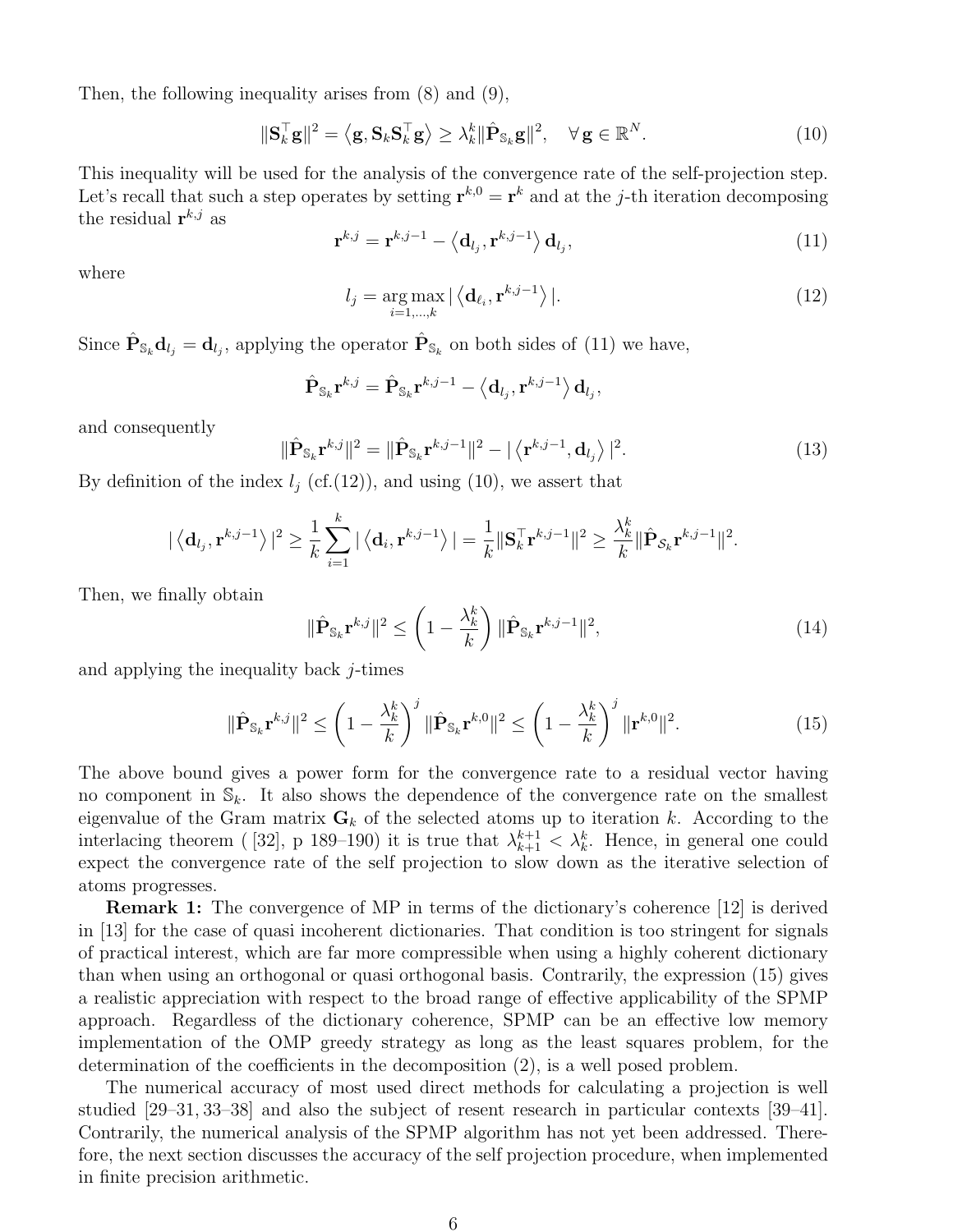### 2.3 On the accuracy of self projections

Since the self projection steps (a) - (c) in Sec. 2.1 are based on recursive calculation of inner products, we base the numerical analysis of the method on two basic results. As usual the evaluation of an arithmetic operation is denoted as  $f(\cdot)$  and the unit roundoff as u. Thus, for  $f_1 \in \mathbb{R}^N$  and  $f_2 \in \mathbb{R}^N$  the numerical error in the calculation of the inner product  $\langle f_1, f_2 \rangle$  is bounded as ( [30], p. 99)

$$
|\mathbf{fl}(\langle \mathbf{f}_1, \mathbf{f}_2 \rangle) - \langle \mathbf{f}_1, \mathbf{f}_2 \rangle| \leq Nu \|\mathbf{f}_1\| \|\mathbf{f}_2\| + O(u^2).
$$
 (16)

The computation of the saxpy operation  $\alpha f_1 + f_2$ , with  $\alpha$  a number, is bounded as ([30], p. 100)

$$
\|\mathbf{f}(\alpha \mathbf{f}_1 + \mathbf{f}_2) - (\alpha \mathbf{f}_1 + \mathbf{f}_2)\| \le u(2\|\alpha \mathbf{f}_1\| + \|\mathbf{f}_2\|) + O(u^2). \tag{17}
$$

Then, denoting the computed quantities by  $\bar{\mathbf{r}}^{k,j}$  and by  $\bar{l}_j$  the indices selected with the computed quantities, using (17) we have

$$
\bar{\mathbf{r}}^{k,j} = \bar{\mathbf{r}}^{k,j-1} - \mathbf{f}(\langle \bar{\mathbf{r}}^{k,j-1}, \mathbf{d}_{\bar{l}_j} \rangle) \mathbf{d}_{\bar{l}_j} + \delta \bar{\mathbf{r}}^{k,j},
$$
\n(18)

where, since  $\|\mathbf{d}_{\bar{l}_j}\| = 1$ ,

$$
\|\delta \bar{\mathbf{r}}^{k,j}\| \leq u \left( \|\bar{\mathbf{r}}^{k,j-1}\| + 2|\mathbf{f}(\langle \bar{\mathbf{r}}^{k,j-1}, \mathbf{d}_{\bar{l}_j} \rangle)| \right) + \mathbf{O}(u^2).
$$

Through straightforward manipulation we further have

$$
\|\delta \bar{\mathbf{r}}^{k,j}\| \leq u \left( \|\bar{\mathbf{r}}^{k,j-1}\| + 2|\mathbf{f}|(\langle \bar{\mathbf{r}}^{k,j-1}, \mathbf{d}_{\bar{l}_j} \rangle) - \langle \bar{\mathbf{r}}^{k,j-1}, \mathbf{d}_{\bar{l}_j} \rangle \,| + 2|\langle \bar{\mathbf{r}}^{k,j-1}, \mathbf{d}_{\bar{l}_j} \rangle|\right) + \mathcal{O}(u^2)
$$

so that, using (16), we finally obtain

$$
\|\delta \bar{\mathbf{r}}^{k,j}\| \leq u\left(3\|\bar{\mathbf{r}}^{k,j-1}\| + 2Nu\|\bar{\mathbf{r}}^{k,j-1}\|\right) + \mathcal{O}(u^2) = 3u\|\bar{\mathbf{r}}^{k,j-1}\| + \mathcal{O}(u^2). \tag{19}
$$

Moreover, (18) can be rewritten as

$$
\bar{\mathbf{r}}^{k,j} = \bar{\mathbf{r}}^{k,j-1} - \left\langle \bar{\mathbf{r}}^{k,j-1}, \mathbf{d}_{\bar{l}_j} \right\rangle \mathbf{d}_{\bar{l}_j} + \Delta \bar{\mathbf{r}}^{k,j},\tag{20}
$$

where  $\Delta \bar{\mathbf{r}}^{k,j} = -\text{fl}(\langle \bar{\mathbf{r}}^{k,j-1}, \mathbf{d}_{\bar{l}_j} \rangle) \mathbf{d}_{\bar{l}_j} + \langle \bar{\mathbf{r}}^{k,j-1}, \mathbf{d}_{\bar{l}_j} \rangle \mathbf{d}_{\bar{l}_j} + \delta \bar{\mathbf{r}}^{k,j}$ . Using now (19) and (16) we have the bound for the norm of  $\Delta \bar{\mathbf{r}}^{k,j}$  in the form

$$
\|\Delta \bar{\mathbf{r}}^{k,j}\| \le N u \|\bar{\mathbf{r}}^{k,j-1}\| + 3u \|\bar{\mathbf{r}}^{k,j-1}\| + O(u^2) = u(N+3) \|\bar{\mathbf{r}}^{k,j-1}\| + O(u^2). \tag{21}
$$

Thus, due to rounding errors instead of the theoretical result  $\|\mathbf{r}^{k,j}\| \leq \|\mathbf{r}^{k,j-1}\|$  we only have

$$
\|\bar{\mathbf{r}}^{k,j}\| \le (1 + (N+3)u) \|\bar{\mathbf{r}}^{k,j-1}\| + O(u^2) \le (1 + (N+3)u)^j |\bar{\mathbf{r}}^{k,0}\| + O(u^2).
$$

This inequality gives rise to the recurrence for bounding the total error in the calculation of  $\mathbf{r}^{k,j}$ . In terms of the matrices  $\bar{\mathbf{T}}_j = (\mathbf{I} - \mathbf{d}_{\bar{l}_j} \mathbf{d}_{\bar{l}_j}^{\top})$ , where  $\mathbf{I} \in \mathbb{R}^{N \times N}$  is the identity matrix, equation (20) can be expressed in the form

$$
\bar{\mathbf{r}}^{k,j}=\bar{\mathbf{T}}_j\bar{\mathbf{T}}_{j-1}\cdots \bar{\mathbf{T}}_1\mathbf{r}^{k,0}+\Delta\bar{\mathbf{r}}_T^{k,j},
$$

where  $\Delta \bar{\mathbf{r}}_T^{k,j} = \sum_{i=1}^j \Delta \bar{\mathbf{r}}^{k,i}$ . Since all the  $\Delta \bar{\mathbf{r}}^{k,i}$ ,  $i = 1,\ldots,j$  are bounded as in (21) it follows that  $\Delta \bar{\mathbf{r}}_T^{k,j}$  $_{T}^{\kappa,j}$  is bounded as

$$
\|\Delta \bar{\mathbf{r}}_T^{k,j}\| \leq \sum_{i=1}^j \|\Delta \bar{\mathbf{r}}^{k,i}\| \leq u(N+3) \sum_{i=1}^j (1+(N+3)u)^i \|\mathbf{r}^{k,0}\| + \mathcal{O}(u^2). \tag{22}
$$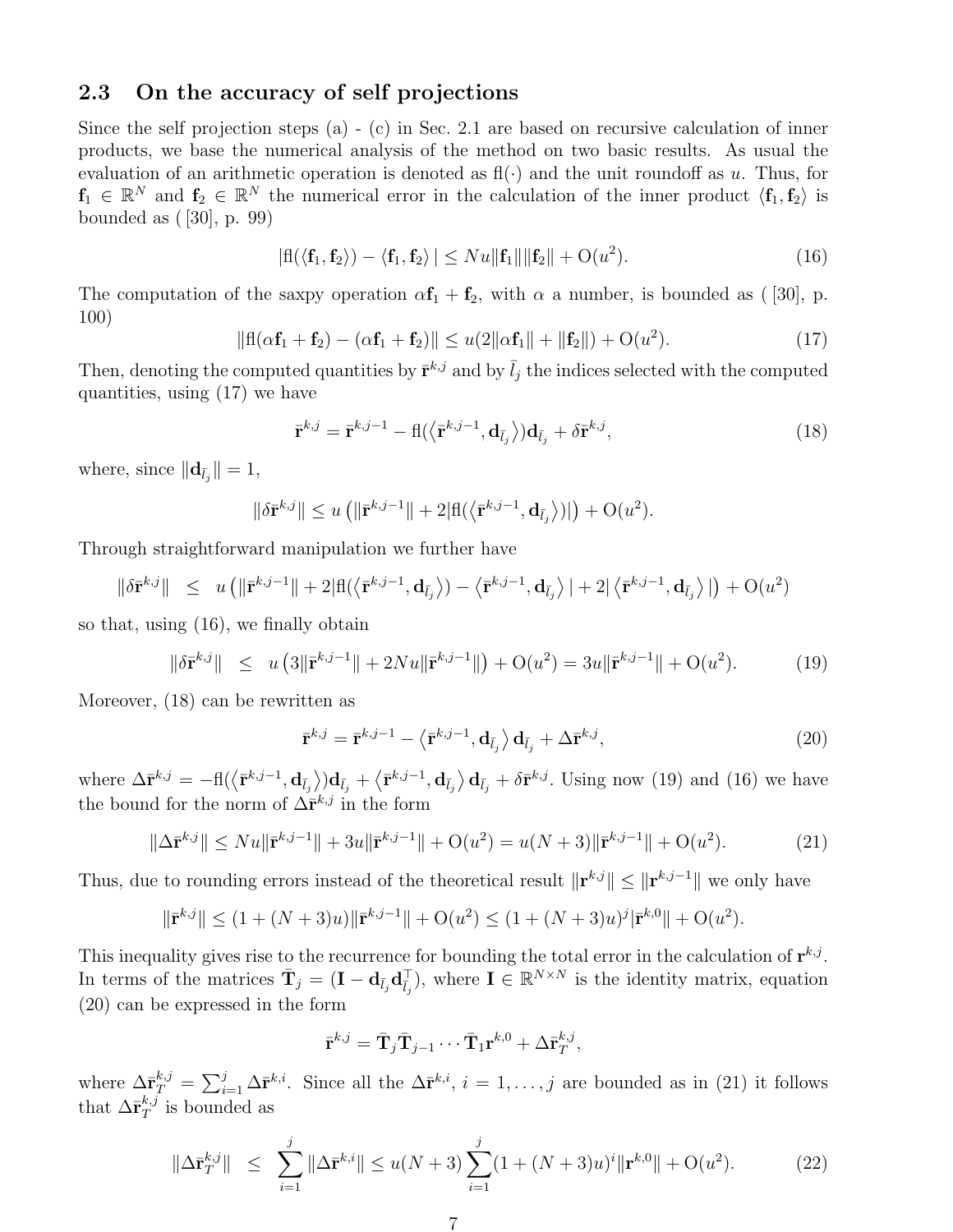Restricting considerations to  $Nu \ll 1$  we have the approximate bound

$$
\|\Delta \bar{\mathbf{r}}_T^{k,j}\| \lessapprox (N+3)ju \|\mathbf{r}^{k,0}\| + \mathcal{O}(u^2). \tag{23}
$$

Even if, as discussed in Sec. 2.2, in the limit  $j \to \infty$  the convergence  $\mathbf{r}^{k,j} \to \mathbf{f} - \hat{\mathbf{P}}_{\mathbb{S}_k} \mathbf{f}$  is theoretically guaranteed, the size of  $\Delta \bar{\mathbf{r}}_T^{k,j}$  $T_T^{k,j}$  gives a limit for the maximum number of recursive operations. Beyond that limit the calculations in the self projection algorithm are dominated by rounding errors. However, in situations of practical interest the numerical convergence is fast enough for the algorithm to operate within the boundary of reliability established in (23).

## 3 Hierarchized Block Wise SPMP

The Hierarchized Block Wise (HBW) version of pursuit strategies is an implementation of those techniques dedicated to approximating by partitioning. The method approximates each element of a signal partition independently of each other, but links the approximations by a global constraint on sparsity [42, 43]. The strategy proceeds simply by ranking the partition units for their sequential stepwise approximation. This section discusses the HWB version of the OMP approach (HBW-OMP) [42,43] but implemented via the SPMP method (HBW-SPMP).

Let's suppose that a given signal **f** is split into Q disjoint 'blocks'  $f_q$ ,  $q = 1, \ldots, Q$ , where each  $f_q$  is an element of  $\mathbb{R}^{N_b}$ , with  $N_b = N/Q$ . Denoting by  $\hat{J}$  the concatenation operator, the signal  $f \in \mathbb{R}^N$  is 'assembled' from the blocks as  $f = \hat{J}_{q=1}^Q f_q$ . This operation implies that the first  $N_1$  components of the vector **f** are given by the vector  $\mathbf{f}_1$ , the next  $N_2$  components by the vector  $f_2$  and so on. The HBW version of SPMP for approximating the signal's partition using K atoms in total is implemented by the following steps.

1) For  $q = 1, \ldots, Q$  set  $\mathbf{r}_q^0 = \mathbf{f}_q$ ,  $\mathbf{f}_q^0 = 0$ ,  $\mathcal{L}_q^q = \emptyset$  and  $k_q = 1$ . Initialize the algorithm by selecting the 'potential' first atom for the atomic decomposition of every block  $q$ , according to the MP criterion:

$$
\ell_{k_q}^q = \underset{n=1,\ldots,M}{\arg \max} \left| \left\langle \mathbf{d}_n, \mathbf{r}_q^{k_q-1} \right\rangle \right|, q=1,\ldots,Q.
$$

2) Select the block  $q^*$  such that

$$
q^\star = \argmax_{q=1,\ldots,Q} \left| \left\langle \mathbf{d}_{\ell_{k_q}^q}, \mathbf{r}_q^{k_q-1} \right\rangle \right|.
$$

Update the set  $\mathcal{L}^{q^*}_{k_{q^*}} = \mathcal{L}^{q^*}_{k_{q^*}-1} \cup \ell^{q^*}_{k_{q^*}}$  $\frac{q^*}{k_{q^*}}$  and the atomic decomposition of the block  $q^*$  by incorporating the atom  $\mathbf{d}_{\ell_k^{q^{\star}}}$  $k_{q}$ \* i.e., use  $c^{q^*}(k_{q^*}) = \begin{cases} \mathbf{d}_{\ell_1^{q^*}} \end{cases}$  $k_{q}$ \*  $,\mathbf{r}_{a^\star}^{k_{q^\star}-1}$  $\begin{pmatrix} k_{q^{\star}}-1\\ q^{\star} \end{pmatrix}$ to compute

$$
\begin{array}{rcl}\n\mathbf{f}_{q^{\star}}^{k_{q^{\star}}} & = & \mathbf{f}_{q^{\star}}^{k_{q^{\star}}-1} + c^{q^{\star}}(k_{q^{\star}})\mathbf{d}_{\ell_{k_{q^{\star}}}^{q^{\star}}} \\
\mathbf{r}_{q^{\star}}^{k_{q^{\star}}} & = & \mathbf{f}_{q^{\star}} - \mathbf{f}_{q^{\star}}^{k_{q^{\star}}}.\n\end{array}
$$

,

If  $k_{q^{\star}}>1$  set  $\mathbf{r}_{q^{\star}}^{k,0}$  $q_{q*}^{k,0} = \mathbf{r}_{q*}^k$  and starting from  $j = 1$  realize the projection as indicated below. (a) Choose, out of the set  $\mathcal{L}^{q^{\star}}_{k_{q^{\star}}} = \{\ell^{q^{\star}}_i$  $\binom{q^*}{i}$ <sub> $i=1$ </sub>, the index  $l_j$  such that

$$
l_j = \argmax_{i=1,\ldots,k_{a^\star}} \left| \left\langle \mathbf{d}_{\ell_i^{q^\star}},\mathbf{r}^{k_{q^\star},j-1} \right\rangle \right|.
$$

 $_{i=1,...,k_{q^{\star}}}$ 

If  $\left|\langle \mathbf{d}_{l_j}, \mathbf{r}^{k_q \star, j-1} \rangle \right| < \epsilon$  jump to 3). Otherwise proceed with steps b) and c).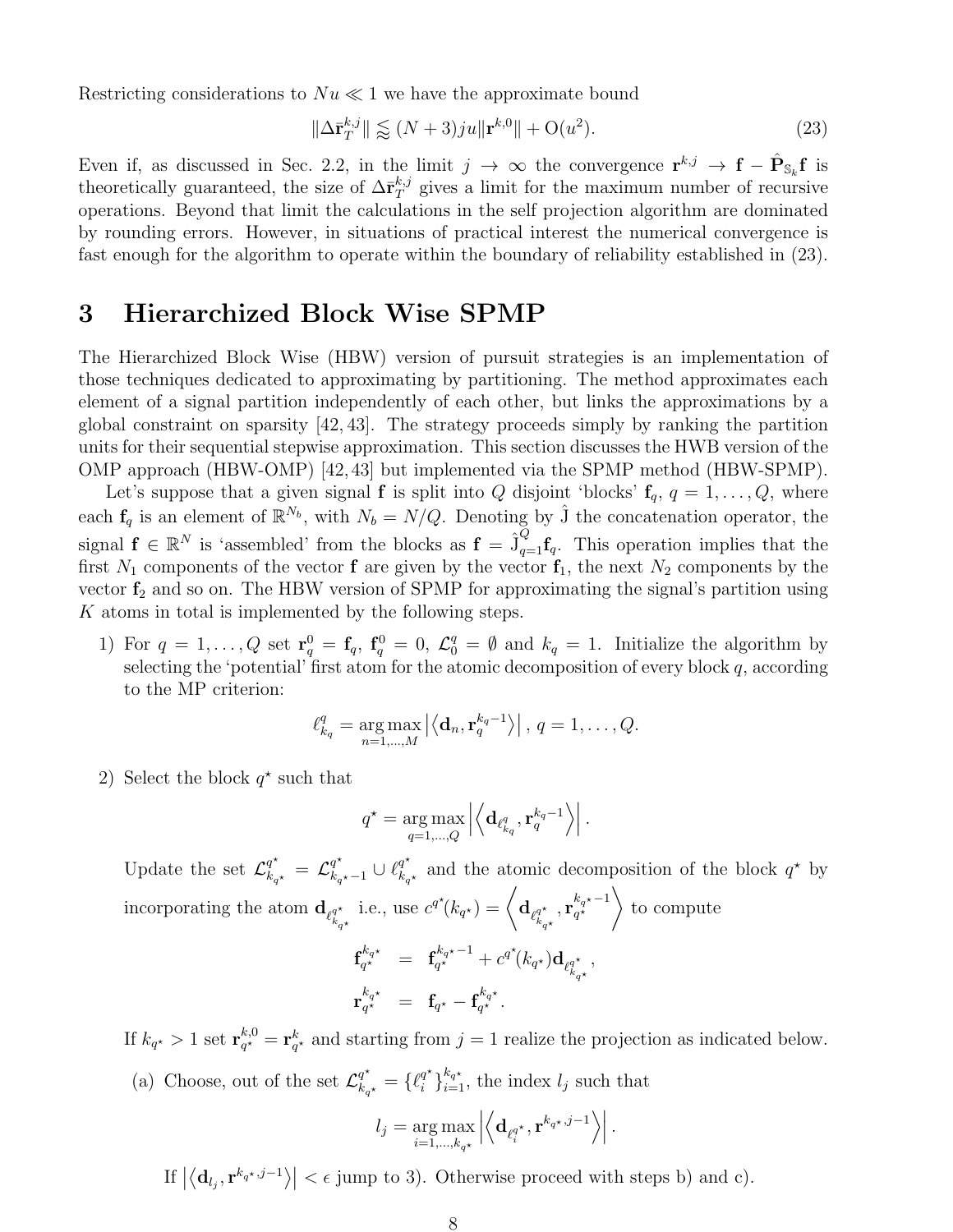(b) Use  $\langle \mathbf{d}_{l_j}, \mathbf{r}^{k_q \star, j-1} \rangle$  to update the coefficient  $c^{q^*}(l)$ , the approximation  $\mathbf{f}_{q^*}^{k_q \star}$  $q^{\star q \star}_{q^{\star}}$ , and the residual as

$$
c^{q^*}(l_j) \leftarrow c^{q^*}(l_j) + \left\langle \mathbf{d}_{l_j}, \mathbf{r}^{k_{q^*}, j-1} \right\rangle, \n\mathbf{f}^{k_{q^*}} \leftarrow \mathbf{f}^{k_{q^*}} + \left\langle \mathbf{d}_{l_j}, \mathbf{r}^{k_{q^*}, j-1} \right\rangle \mathbf{d}_{l_j}, \n\mathbf{r}^{k_{q^*}, j} = \mathbf{r}^{k_{q^*}, j-1} - \left\langle \mathbf{d}_{l_j}, \mathbf{r}^{k_{q^*}, j-1} \right\rangle \mathbf{d}_{l_j}
$$

.

- (c) Increment  $j \leftarrow j + 1$  and repeat steps (a)  $\rightarrow$  (c) until the stopping criterion is met.
- 3) Check if for the given number K the stopping condition  $\sum_{q=1}^{Q} k_q = K$  has been met. Otherwise:
	- Increase  $k_{q^*} \leftarrow k_{q^*} + 1$ .
	- Select a new potential atom for the atomic decomposition of block  $q^*$

$$
\ell_{k_{q^\star}}^{q^\star} = \arg\max_{n=1,\dots,M} \left| \left\langle \mathbf{d}_n, \mathbf{r}_{q^\star}^{k_{q^\star}-1} \right\rangle \right|.
$$

• Repeat 2) and 3).

Remark 2: Notice that the memory requirements of the SPMP approach and its HBW version are equivalent to that of the MP approach and its HBW version, respectively. This implies a significant saving in memory with respect of the standard implementations of OMP and the HBW version of it. Certainly, for the implementation of the orthogonal projection step, through Gram Schmidt orthogonalization for instance, the OMP approach would require to construct and save  $k_q$  vectors, each of dimension  $N_b$ , and save them for each for the Q elements in the partition. Alternatively, if the the least squares problem were to be solved by Cholesky (or similar) decomposition, then at the very least a  $k_q \times k_q$  matrix would need to be stored for each of the Q elements in the partition. On the contrary, the HBW-SPMP algorithm avoids all that by achieving the projection iteratively when updating and upgrading the coefficients of the approximation.

#### 3.1 Numerical Example

We construct here the atomic decomposition of the Pop Piano and Classic Guitar clips shown in Fig. 1. Both clips consists of  $N = 262144$  samples at 44100Hz each (5.94 secs length).

For the approximation we use the trigonometric dictionary  $\mathcal{D}^{cs} = \mathcal{D}^c \cup \mathcal{D}^s$ , with  $\mathcal{D}^c$  and  $\mathcal{D}^s$ as given below

$$
\mathcal{D}^c = \{ \frac{1}{w^c(n)} \cos(\frac{\pi(2i-1)(n-1)}{2M}), i = 1, \dots, N \}_{n=1}^M.
$$
 (24)

and

$$
\mathcal{D}^s = \{ \frac{1}{w^s(n)} \sin(\frac{\pi(2i-1)n}{2M}), i = 1, ..., N \}_{n=1}^M,
$$
\n(25)

with

$$
w^{c}(n) = \begin{cases} \sqrt{N} & \text{if } n = 1, \\ \sqrt{\frac{N}{2} + \frac{\sin(\frac{\pi(n-1)}{M})\sin(\frac{2\pi(n-1)N}{M})}{2(1 - \cos(\frac{2\pi(n-1)}{M}))}} & \text{if } n \neq 1. \end{cases}
$$

and

$$
w^{s}(n) = \begin{cases} \sqrt{N} & \text{if } n = 1, \\ \sqrt{\frac{N}{2} - \frac{\sin(\frac{\pi n}{M}) \sin(\frac{2\pi n N}{M})}{2(1 - \cos(\frac{2\pi n}{M}))}} & \text{if } n \neq 1. \end{cases}
$$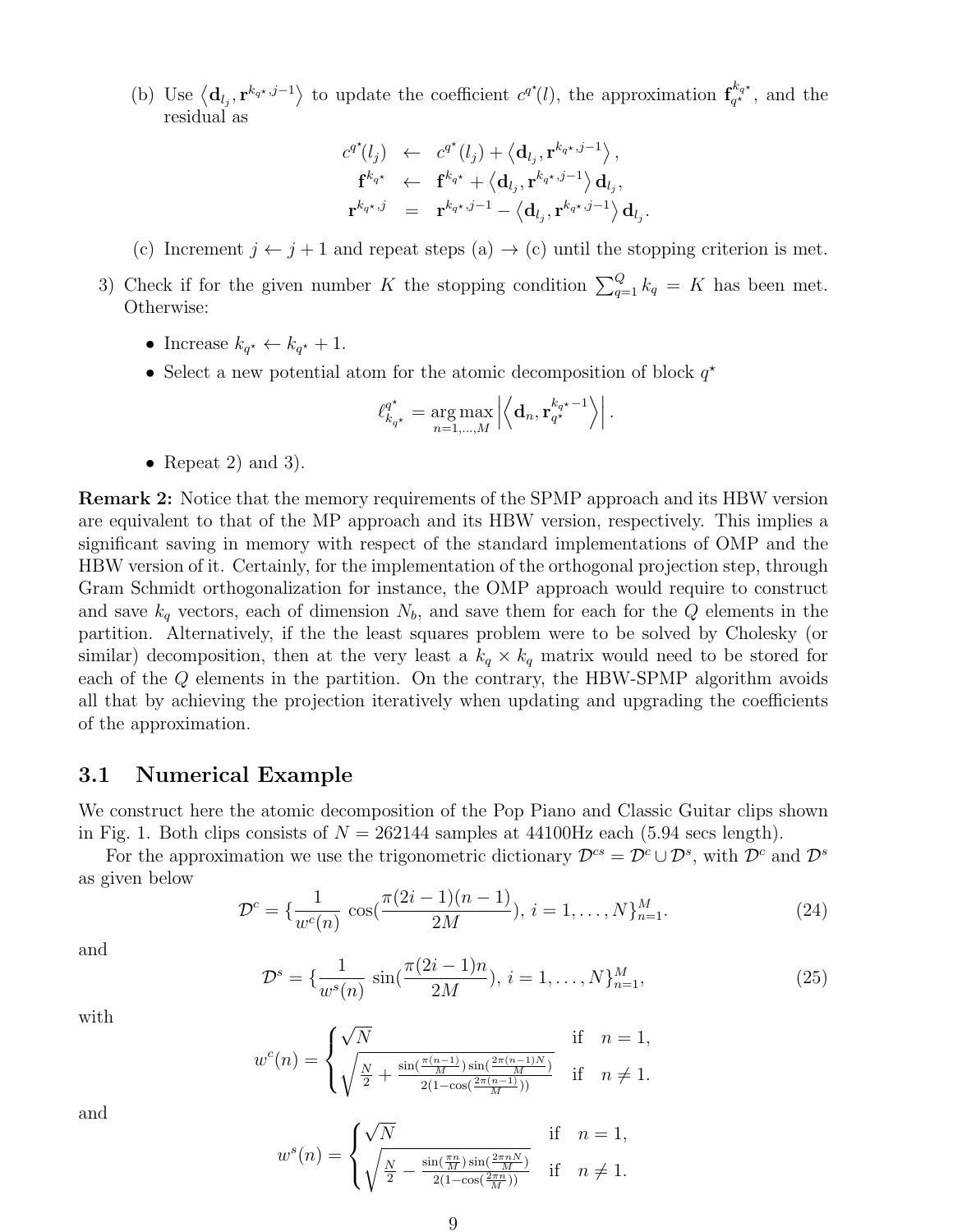

Figure 1: Pop Piano (top graph) and Classic Guitar music signals. Both clips consist of  $N = 262144$ samples at 44100Hz each (5.94 secs length).

The trigonometric dictionary  $\mathcal{D}^{cs}$ , with redundancy four, has been shown to produce high quality approximation of music, involving much less terms than what are needed when using an orthonormal trigonometric basis [25, 43].

The global sparsity of the signal approximation is measured by the Sparsity Ratio (SR) which is defined as  $SR = \frac{N}{V}$ K , where  $K$  is the total number of coefficients in the signal representation. Hence, the larger the value of SR is the smaller the number of frequency components needed for the approximation.

A particularity of dictionary  $\mathcal{D}^{cs}$  is that, because by padding with zeros the inner products with its elements can be computed via Fast Fourier Transform (FFT) the calculations are fast and there is no need to store the dictionary as such.

The quality of the approximation  $f^a$  of a signal f is assessed by the Signal to Noise Ratio (SNR), which is defined as

$$
SNR = 10 \log_{10} \frac{\|\mathbf{f}\|^2}{\|\mathbf{f} - \mathbf{f}^{\mathrm{a}}\|^2}.
$$

The sparsity results of the clips in Fig. 1 are shown in Fig. 2, for the MP, HBW-MP, SPMP, HBW-SPMP approaches and partitions of unit size  $N_b$  equal to 1024, 2048, 4096, and 8192 samples. For larger values of  $N_b$  the sparsity does not improve significantly. The quality of the approximation is fixed to yield a SNR of 35dB. As observed in Fig. 2 for the two clips in Fig. 1 the gain in sparsity achieved by implementing the SPMP approach in the HBW manner is significant.

Note: The MATLAB function HBW-SPMP dedicated to reproducing the above example with the trigonometric dictionary  $\mathcal{D}^{cs}$ , via the FFT, has been have been made available on [44]. The MATLAB and C++ codes for implementing SPMP with general dictionaries, as well as the corresponding SPMP2D versions for separable dictionaries are available on [45]. The MATLAB and C++ codes for SPMP3D can be found on [46].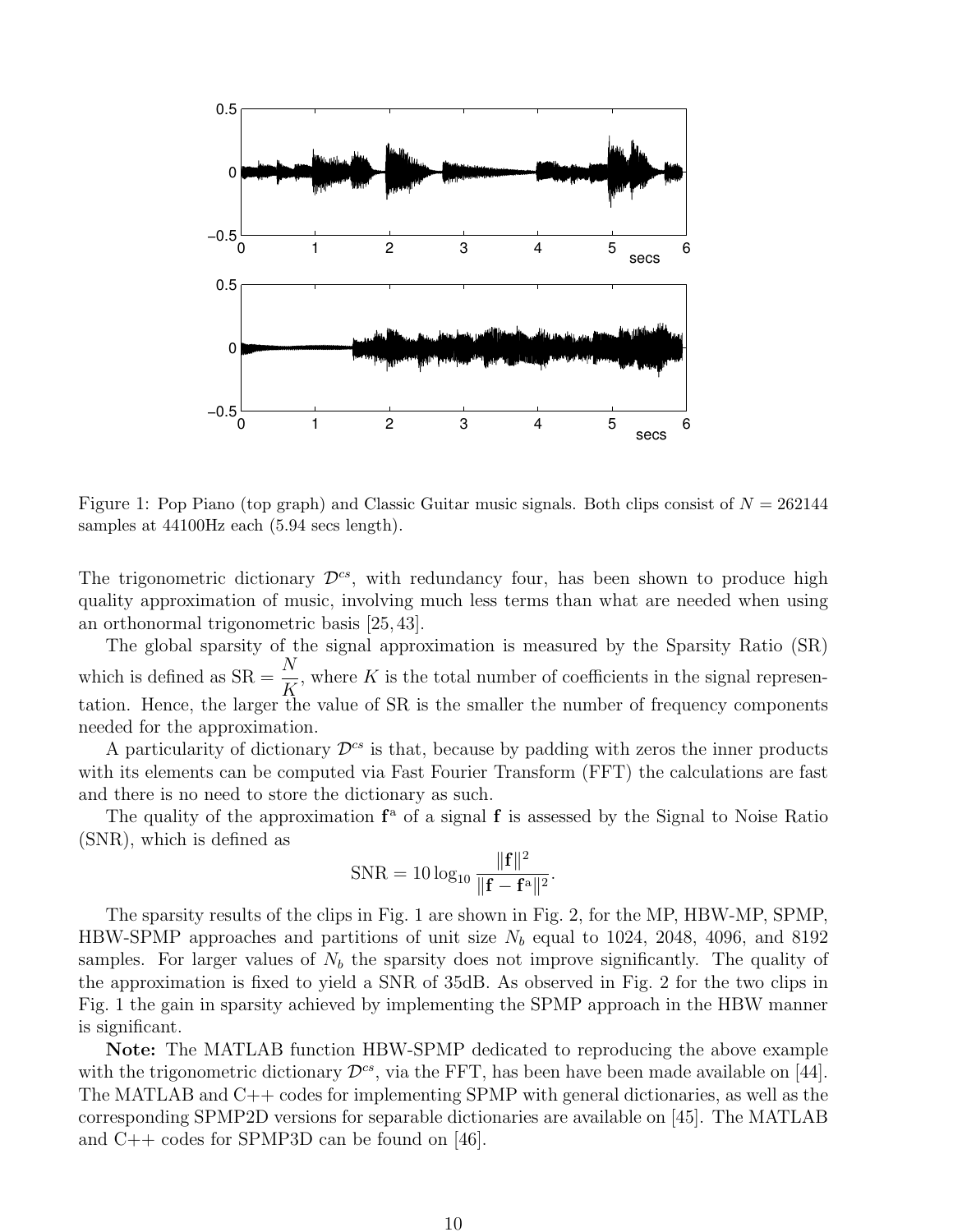

Figure 2: SR vs partition unity size  $N_b = 1024, 2048, 4096$  and 8192 samples for the music clips of Fig. 1. The graph on left corresponds to the Pop Piano and the other to the Classic Guitar.

### 4 Conclusions

The convergence rate of the SPMP algorithm, which implements the OMP greedy strategy by means of the MP one, was derived. The orthogonal projection step, intrinsic to the OMP method, is realized within the SPMP framework by subtraction from the residual error its approximation using the MP algorithm with a dictionary consisting only of the already selected atoms, up to the particular step. Thus, the memory requirements are kept within the same scale as for MP. The bound for the self projection convergence rate (c.f. (15)) clearly highlights the broad range of cases for which the OMP greedy strategy can be implemented through the SPMP method. The cases for which the convergence could become very slow fall within the class of ill posed problems.

The analysis of the accuracy of the projection step, when implemented in finite precision arithmetics, produced a meaningful upper bound relating the number of iterations with the dimension of system and the unit roundoff. This worst-case behavior bound confirms that the SPMP method is suitable to be applied to solve well posed problems for which the convergence is fast. Otherwise, as the number of iterations increases the accuracy of the approach would be dominated by roundoff errors. Nevertheless, a number of applications to real world signals [22–25] have already confirmed that the approach is of assistance for practical implementations of the OMP greedy strategy in situations where, due to memory requirements, direct linear algebra techniques cannot be applied.

The HBW extension of a pursuit strategy for approximating a signal partition was considered in relation to the SPMP implementation for reduction in memory requirements. The suitability of the technique was highlighted by numerical tests which, due to memory limitations, could not have been realized in a standard computer by other implementations of OMP.

# References

- [1] S. S. Chen, D. L. Donoho, and M. A Saunders, "Atomic Decomposition by Basis Pursuit", SIAM Journal on Scientific Computing, 20, 33–61 (1998).
- [2] D. L. Donoho and J. Tanner "Sparse nonnegative solution of underdetermined linear equations by linear programming", Proceedings of the National Academy of Sciences of the United States of America, 102, 9446–9451 (2005).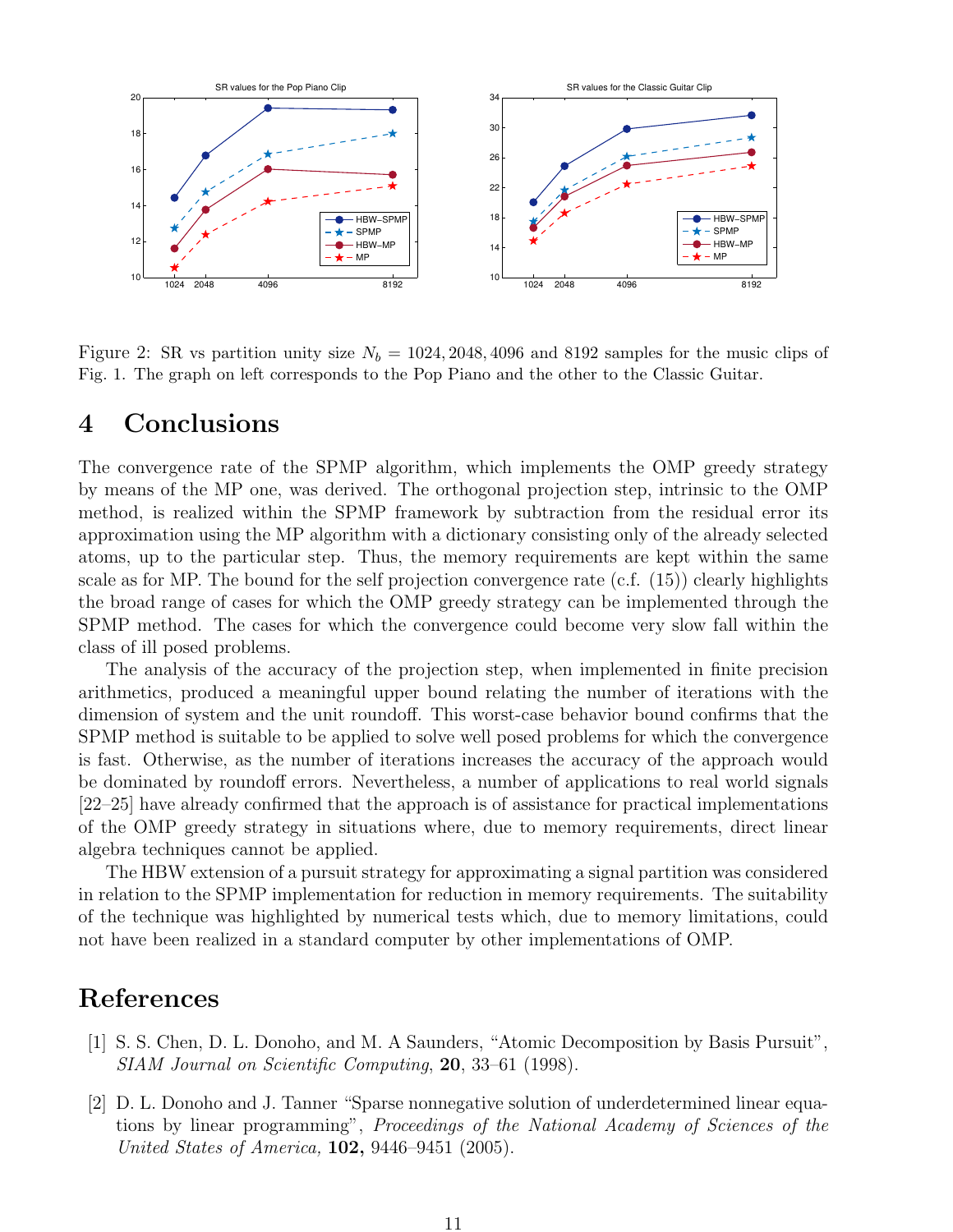- [3] M. Elad, Sparse and Redundant Representations: From Theory to Applications in Signal and Image Processing, Springer (2010).
- [4] S. G. Mallat and Z. Zhang, "Matching Pursuits with Time-Frequency Dictionaries", IEEE Trans. Signal Process., 41, 3397–3415 (1993).
- [5] Y.C. Pati, R. Rezaiifar, and P.S. Krishnaprasad, "Orthogonal matching pursuit: recursive function approximation with applications to wavelet decomposition," Conference Record of the 27th Asilomar Conference on Signals, Systems and Computers ,1, 40–44 (1993).
- [6] B. K. Natarajan, "Sparse Approximate Solutions to Linear Systems", SIAM Journal on Computing, 24, 227–234 (1995).
- [7] R.A. DeVore, and V.N. Temlyakov,"Some remarks on greedy algorithms", Advances in Computational Mathematics, 5, 173–187(1996).
- [8] V. N. Temlyakov, "Greedy algorithms and m-term approximation with regard to redundant dictionaries, J. Approx. Theory, vol. 98, pp.117145(1999).
- [9] L. Rebollo-Neira and D. Lowe, "Optimized orthogonal matching pursuit approach", IEEE Signal Process. Letters, 9, 137–140 (2002).
- [10] M. Andrle, L. Rebollo-Neira, and E. Sagianos, "Backward-optimized orthogonal matching pursuit approach", IEEE Signal Proc. Let.,11,705–708 (2004).
- [11] M. Andrle and L. Rebollo-Neira, "A swapping-based refinement of orthogonal matching pursuit strategies", Signal Processing, 86, 480–495 (2006).
- [12] J. A. Tropp, "Greed is good: algorithmic results for sparse approximation", IEEE Transactions on Information Theory,  $50$ ,  $2231-2242$  (2004).
- [13] R. Gribonval and P. Vandergheynst, "On the exponential convergence of matching pursuits in quasi-incoherent dictionaries", IEEE Transactions on Information Theory, 255-261 (2006).
- [14] D. L. Donoho , Y. Tsaig , I. Drori , and J. Starck, "Stagewise Orthogonal Matching Pursuit", IEEE Transactions on Information Theory, 58, 1094–1121 (2006).
- [15] T. Blumensath, M. E. Davies, "Gradient Pursuits", IEEE Transactions on Signal Process $ing, 56, 2370 - 2382 (2008).$
- [16] D. Needell and J.A. Tropp, "CoSaMP: Iterative signal recovery from incomplete and inaccurate samples", Applied and Computational Harmonic Analysis, 26, 301–321 (2009).
- [17] M. Luo, F. Sun, H. Liu, Z Lid, "A novel TS fuzzy systems identification with block structured sparse representation", Journal of the Franklin Institute 351, 3508–3523 (2014).
- [18] C. You C., D. Robinson, R. Vidal, "Scalable sparse subspace clustering by orthogonal matching pursuit", Proceedings of Conference on Computer Vision and Pattern Recognition, 3918–3927 (2016).
- [19] J. You, Y. Liu, J. Chen, F. Ding, "Iterative identification for multiple-input systems with time-delays based on greedy pursuit and auxiliary model", Journal of the Franklin Institute, 356, 5819–5833 (2019).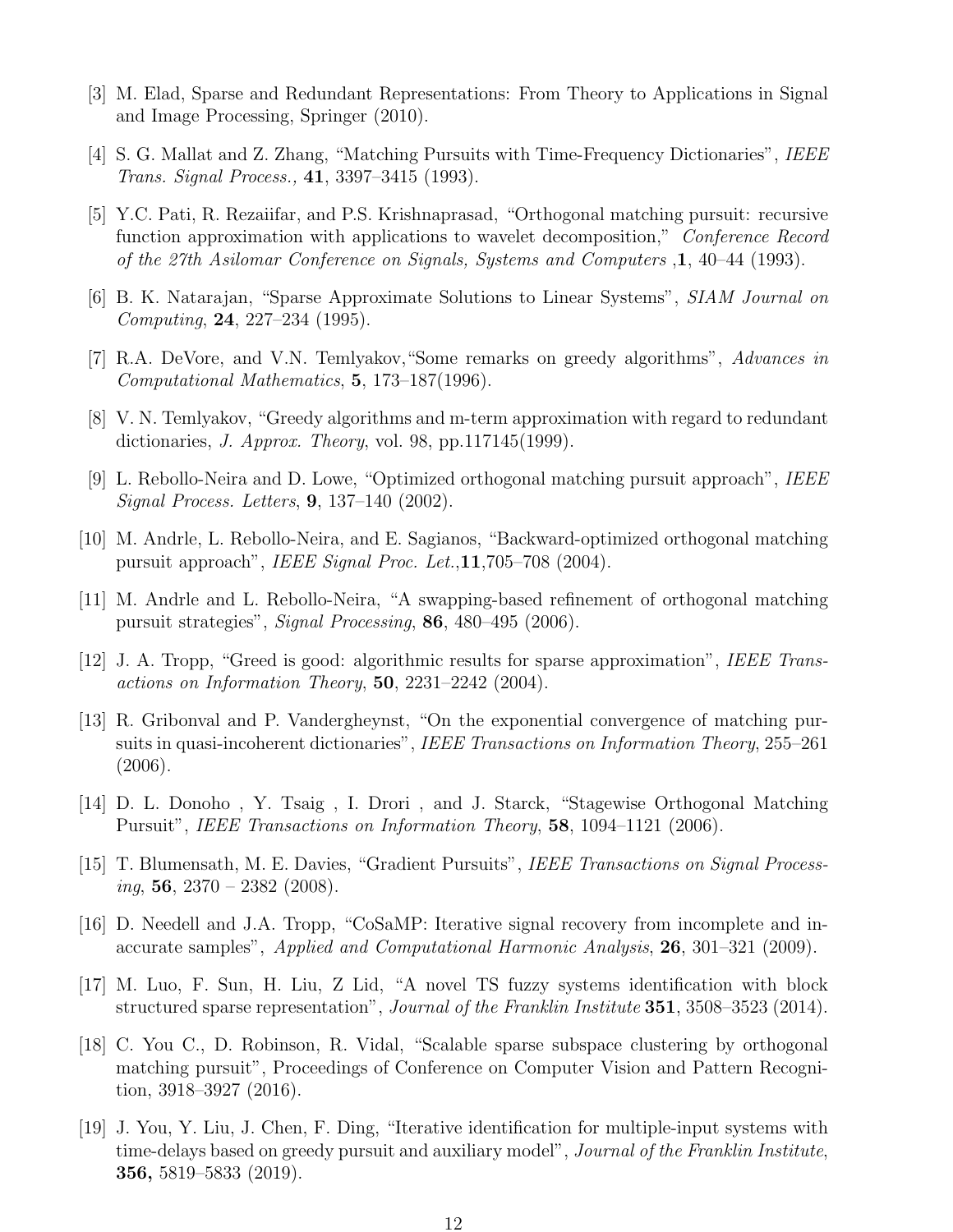- [20] J. H. Friedman and W. Stuetzle, "Projection Pursuit Regression", Journal of the American Statistical Association, 76, 817– 823 (1981).
- [21] L. K. Jones, "On a conjecture of Huber concerning the convergence of Projection Pursuit Regression", Ann. Statist. 15, 880–882 (1987).
- [22] L. Rebollo-Neira and J. Bowley, "Sparse representation of astronomical images", Journal of The Optical Society of America A, 30, 758–768 (2013).
- [23] L. Rebollo-Neira, "Effective sparse representation of X-Ray medical image", International Journal for Numerical Methods in Biomedical Engineering, (2017) e2886. https://doi.org/10.1002/cnm.2886.
- [24] L. Rebollo-Neira and D. Whitehouse, "Sparse representation of 3D images for piecewise dimensionality reduction with high quality reconstruction",  $Array$ , 1, doi = 10.1016/j.array.2019.100001 (2019).
- [25] L. Rebollo-Neira and G. Aggarwal "A dedicated greedy pursuit algorithm for sparse spectral representation of music sound", Journal of the Acoustic Society of America, 140, 2933 (2016).
- [26] L. Rebollo-Neira, "On non-orthogonal signal representation", in New Topics in Mathematical Physics Research, Nova Science Publisher (2006).
- [27] P. G. Casazza and G. Kutyniok and F. Philipp, "Introduction to Finite Frame Theory", in Finite Frames: Theory and Applications, 1–54, Springer, 2012.
- [28] R. G. Bartle and D, R. Sherbert, Introduction to Real Analysis, John Wiley & Sons, (1999). 4th Edition, 2012.
- [29] A. Björck, "Numerical methods for least square problems," SIAM, 1996.
- [30] G. H. Golub and C. F. Van Loan, Matrix Computations, The John Hopkins University Press, Baltimore, 4th Edition, 2012.
- [31] N. J. Higham, "Accuracy and stability of numerical algoriths," SIAM, 2002.
- [32] R. A. Horn and C. R. Johnson, Topics in Matrix Analysis, Cambridge University Press, (1991).
- [33] A. Björck, "Solving linear least squares problems by Gram-Schmidt orthogonalization", BIT Numerical Mathematics, 7, 1–21 (1967).
- [34] A. Björck, "Numerics of Gram-Schmidt orthogonalization," Linear Algebra and its Applications, 197, 297–316 (1994).
- [35] J.H. Wilkinson, The Algebraic Eigenvalue Problem, Oxford: Clarendon Press 1965.
- [36] L. Giraud, J. Langou, M. Rozlo˘zn´ık, and J. van den Eshof, "Rounding error analysis of the classical Gram-Schmidt orthogonalization process," Numerische Mathematik, 101, 87–100 (2005).
- [37] L. Giraud, J. Langou and M. Rozložník, "The loss of orthogonality in the Gram-Schmidt orthogonalization process," Computers  $\mathcal{B}'$  Mathematics with Applications, 50, 1069–1075 (2005).